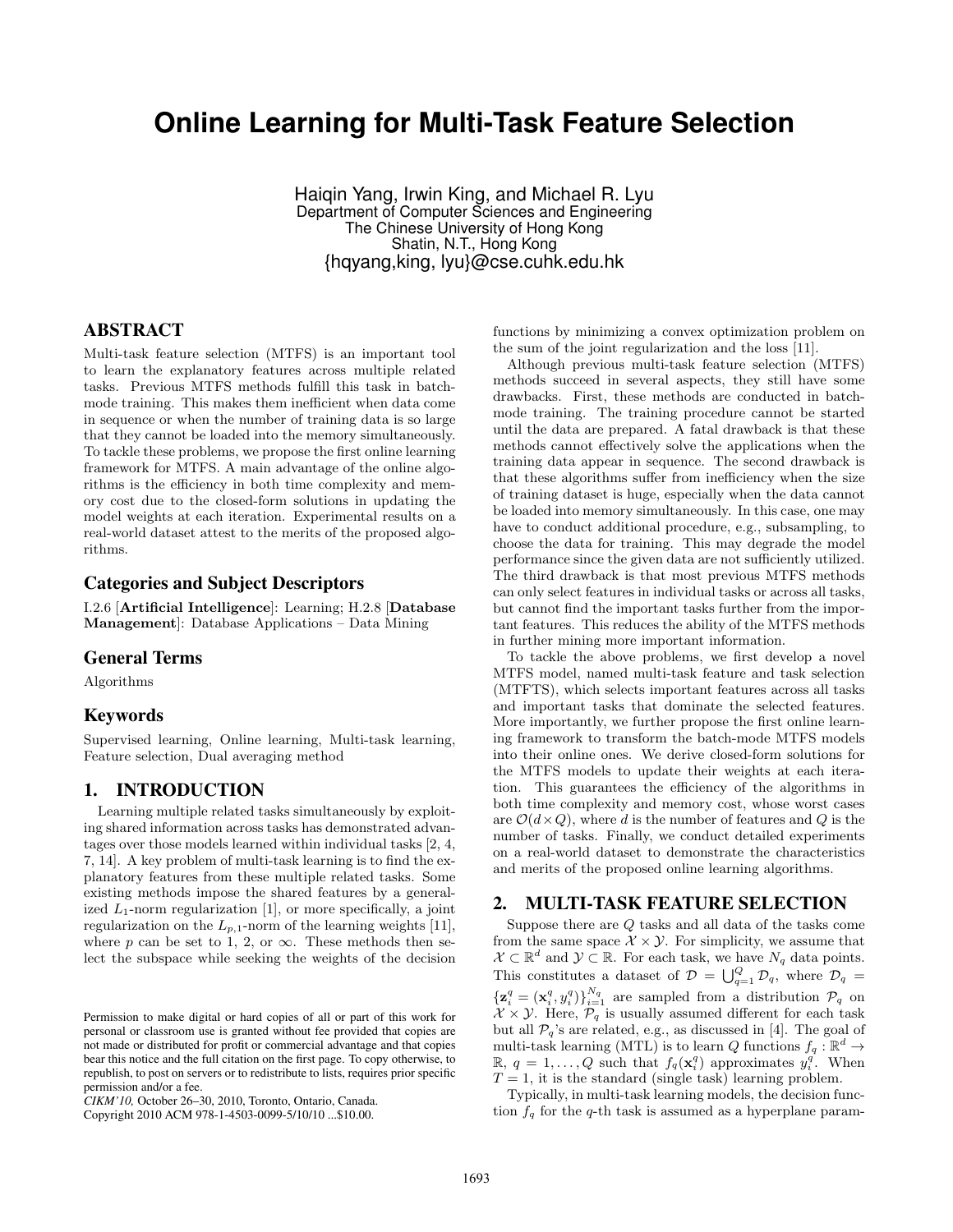eterized by the model weight vector  $\mathbf{w}^{q}$  [1, 11], i.e.,

$$
f_q(\mathbf{x}) = \mathbf{w}^{q\top} \mathbf{x}, \quad q = 1, \dots, Q.
$$
 (1)

To make the notation consistent, we express the weight matrix in rows and columns as

$$
\mathbf{W} = (\mathbf{w}^1, \dots, \mathbf{w}^Q) = (\mathbf{W}_{\bullet 1}, \dots, \mathbf{W}_{\bullet Q}) = (\mathbf{W}_{1\bullet}^\top, \dots, \mathbf{W}_{d\bullet}^\top)^\top
$$
\n(2)

The objective of multi-task feature selection models is to seek the weight matrix **W** by minimizing an empirical risk with a regularization on the weights:

$$
\min_{\mathbf{W}} \quad \sum_{q=1}^{Q} \frac{1}{N_q} \sum_{i=1}^{N_q} l^q(\mathbf{W}_{\bullet q}, \mathbf{z}_i^q) + \Omega_{\lambda}(\mathbf{W}), \tag{3}
$$

where  $\lambda \geq 0$  is a constant to balance the loss and the regularization term.  $l^q(\mathbf{W}_{\bullet q}, \mathbf{z}_i^q)$  defines the loss on the sample  $\mathbf{z}_i^q$  for the q-th task. Various loss functions, e.g., squared loss, logit loss, hinge loss, etc., can be adopted and they are usually assumed convex.

In (3),  $\Omega_{\lambda}(\mathbf{W})$  defines the regularization on the weights of tasks. Various mixed norms on the weight vectors have been proposed in the literature to impose sparse solutions so as to select the important features [1, 11]. They include

 $L_{1,1}$ -norm Regularization: An individual multi-task feature selection (iMTFS) model simply penalizes a sum of the  $L_1$  regularizations on the weights of all tasks together to yield sparse solutions,

$$
\Omega_{\lambda}(\mathbf{W}) = \lambda \sum_{q=1}^{Q} \|\mathbf{W}_{\bullet q}\|_{1} = \lambda \sum_{j=1}^{d} \left\|\mathbf{W}_{j\bullet}^{\top}\right\|_{1}.
$$
 (4)

The above formulation is equivalent to solving a lasso problem for each task independently when the squared loss is used [11]. The reason that  $L_1$ -regularization can yield sparse solutions is that it usually attains the solutions at the corner [12].

 $L_{2,1}$ -norm Regularization: This model penalizes the  $L_1$ norm of the vector of the weight of  $L_2$ -norms of the weight vectors across tasks, namely **aMTFS** [9, 11],

$$
\Omega_{\lambda}(\mathbf{W}) = \lambda \sum_{j=1}^{d} \left\| \mathbf{W}_{j\bullet}^{\top} \right\|_{2}.
$$
 (5)

This regularization tends to select features based on the strength of the variables of the  $Q$  tasks jointly, rather than on the strength of individual input variables [1, 11].

Remarks: Although the above introduced MTFS models find the decision functions in linear form, it is noted that by projecting the data points on a random direction in the Reproducing Kernel Hilbert Space (RKHS), one can attain non-linear solutions on the original space [11].

# 3. MULTI-TASK ON BOTH FEATURE AND TASK SELECTION

The aMTFS model usually selects important features across all tasks; however, it yields non-sparse solutions for the selected features [11]. Hence, in order to find out important explanatory features across all tasks and to find out the important tasks dominating the selected features simultaneously, we propose the multi-task feature selection method

on both feature and task selection (MTFTS) by introducing a new  $L_{1/2,1}$ -norm regularization as follows:

$$
\Omega_{\lambda, \mathbf{r}} = \lambda \sum_{j=1}^{d} \left( r_j \left\| \mathbf{W}_{j\bullet}^{\top} \right\|_1 + \left\| \mathbf{W}_{j\bullet}^{\top} \right\|_2 \right), \tag{6}
$$

where  $r_j \geq 0$ , for  $j = 1, \ldots, d$ , is a constant balancing the  $L_1$ -norm and the  $L_2$ -norm of the weights on the j-th feature across all tasks. By imposing  $L_1$ -norm on the weight of each feature, we can further find out the important tasks from the selected features.

# 4. ONLINE LEARNING FOR MULTI-TASK FEATURE SELECTION

To tackle the insufficiency of batch-mode training algorithms and motivated by the recent success of online learning algorithms for solving the  $L_1$ -regularization problem [3, 6, 8, 13], we propose an online learning framework as follows:

Algorithm 1 Online learning framework for multi-task feature selection Input:

•  $\mathbf{W}_0 \in \mathbb{R}^{d \times T}$ , and a strongly convex function  $h(\mathbf{W})$ with modulus 1 such that

$$
\mathbf{W}_0 = \argmin_{\mathbf{W}} h(\mathbf{W}) \in \argmin_{\mathbf{W}} \Omega(\mathbf{W}).
$$
 (7)

• Given a const 
$$
\lambda > 0
$$
 for the regularizer.

• Given a const  $\gamma > 0$  for the function  $h(\mathbf{W})$ .

Initialization:  $\mathbf{W}_1 = \mathbf{W}_0$ ,  $\bar{\mathbf{G}}_0 = \mathbf{0}$ .

for  $t = 1, 2, 3, ...$  do

- 1. Given the function  $l_t$ , compute the subgradient on  $\mathbf{W}_t$ ,  $\mathbf{G}_t \in \partial l_t$  for the coming instances,  $(\mathbf{z}_t^1, \ldots, \mathbf{z}_t^Q).$
- 2. Update the average subgradient  $\bar{\mathbf{G}}_t$ :

$$
\bar{\mathbf{G}}_t = \frac{t-1}{t}\bar{\mathbf{G}}_{t-1} + \frac{1}{t}\mathbf{G}_t
$$

3. Calculate the next iteration  $\mathbf{W}_{t+1}$ :

$$
\mathbf{W}_{t+1} = \arg\min_{\mathbf{W}} \left\{ \bar{\mathbf{G}}_t^{\top} \mathbf{W} + \Omega_{\lambda}(\mathbf{W}) + \frac{\gamma}{\sqrt{t}} h(\mathbf{W}) \right\}
$$
(8)

end for

Remarks: Algorithm 1 is inspired by the recently developed first-order methods for optimizing convex composite functions in [10] and the efficiency of the dual averaging method for minimizing the  $L_1$ -regularization in [13, 15]. It is noted that in the above framework, we assume at each iteration, Q instances,  $(\mathbf{x}_t^1, \ldots, \mathbf{x}_t^Q)$ , one instance for a task, are observed as that in [5]. In addition, the regret, the difference of the objective value up to the  $T$ -th step and the smallest objective value from hindsight, is guaranteed in  $\mathcal{O}(\sqrt{T})$ .

The following theorem indicates the weights of the online MTFS algorithms can be efficiently updated in closed-form solutions:

**Theorem 1.** Given the average subgradient  $\bar{G}_t$ , and  $h(\mathbf{W}) =$  $\frac{1}{2} \|\mathbf{W}\|_F^2$ , at each iteration, the optimal solution of the corresponding MTFS models can be updated by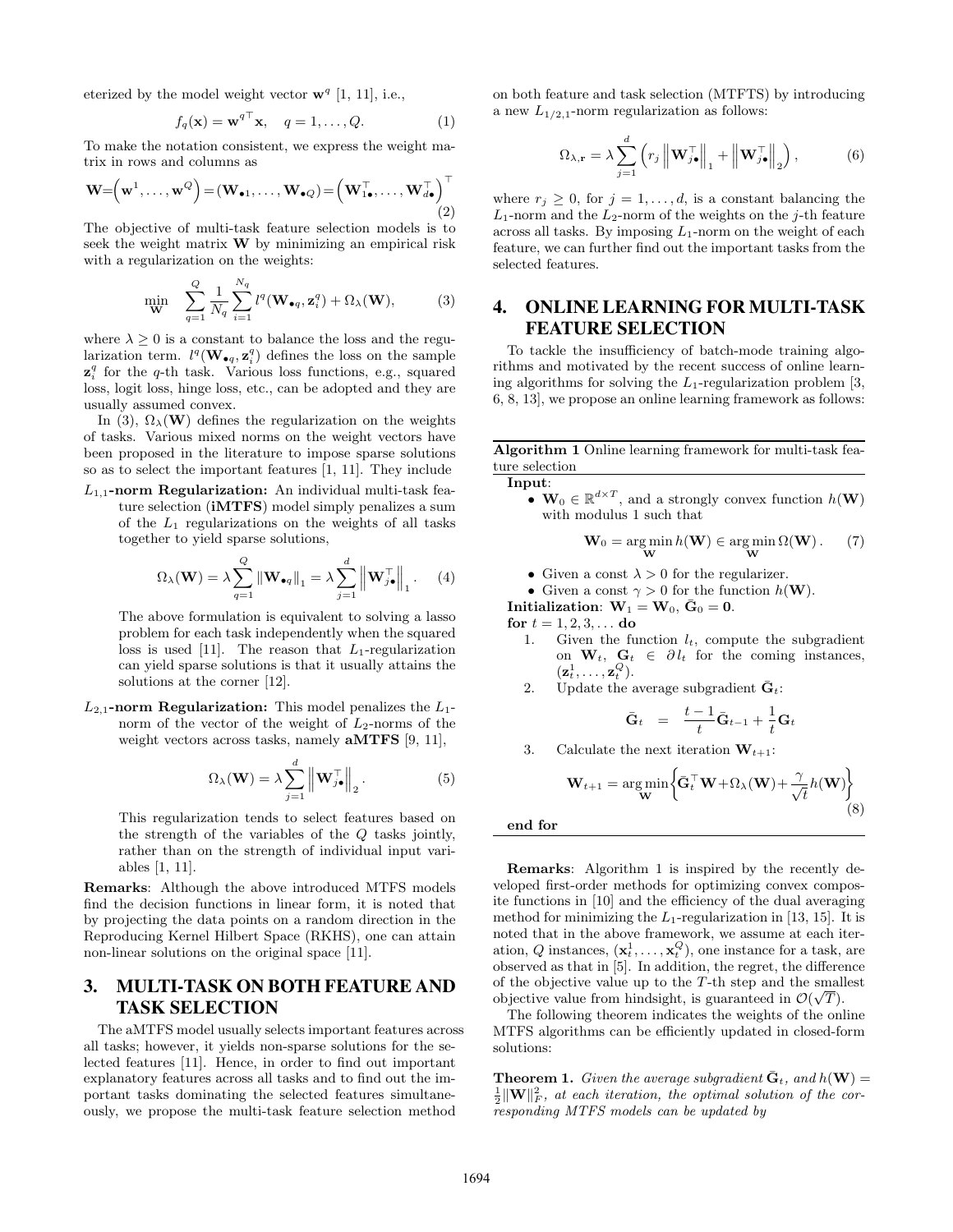• *iMTFS:* For 
$$
i = 1, ..., d
$$
 and  $q = 1, ..., Q$ ,  
\n
$$
(W_{i,q})_{t+1} = -\frac{\sqrt{t}}{\gamma} \left[ |(\bar{G}_{i,q})_t| - \lambda \right]_+ \cdot sign((\bar{G}_{i,q})_t). \quad (9)
$$

$$
\gamma \prod_{\{1\} \subset i, q_{j} \in [1, \ldots, d\}} \gamma \prod_{i=1, \ldots, d}
$$

$$
(\mathbf{W}_{j\bullet})_{t+1} = -\frac{\sqrt{t}}{\gamma} \left[ 1 - \frac{\lambda}{\| (\bar{\mathbf{G}}_{j\bullet})_t \|_2} \right]_+ \cdot (\bar{\mathbf{G}}_{j\bullet})_t. \quad (10)
$$

• **MTFTS**: For  $j = 1, \ldots, d$ ,

$$
(\mathbf{W}_{j\bullet})_{t+1} = -\frac{\sqrt{t}}{\gamma} \left[ 1 - \frac{\lambda}{\| (\bar{\mathbf{U}}_{j\bullet})_t \|_2} \right]_+ \cdot (\bar{\mathbf{U}}_{j\bullet})_t, \quad (11)
$$

where the q-th element of  $(\bar{\mathbf{U}}_{j\bullet})_t$  is calculated by

$$
(\bar{U}_{j,q})_t = [|(\bar{G}_{j,q})_t| - \lambda r_j]_+ \cdot sign((\bar{G}_{j,q})_t), q = 1, \ldots, Q.
$$
\n(12)

Remarks: The proof of Theorem 1 is lengthy and omitted here. Equation (9) implies that the online learning algorithm for the iMTFS can yield sparse solutions in the element level, but it does not utilize any information across all tasks. Equation (10) indicates that the online learning algorithm for the aMTFS can select those important features in a grouped manner and it will discard irrelevant features for all tasks. Equation (11) implies that the online learning algorithm for the MTFTS can select important features and important tasks dominating the selected features. Since  $\|(\bar{\mathbf{U}}_{i\bullet})_t\|_2 \leq \|(\bar{\mathbf{G}}_{i\bullet})_t\|_2$ , the MTFTS tends to select fewer features than the aMTFS under the same regularization parameter.

#### 5. EMPIRICAL ANALYSIS

In the following, we conduct detailed experiments to demonstrate the characteristics and merits of the online learning algorithms on the MTFS problem. Five algorithms are compared: the batch-mode learning algorithms for the iMTFS and the aMTFS; the online learning algorithms by the dual averaging method for the iMTFS (DA-iMTFS) updated by Eq. (9), for the aMTFS (DA-aMTFS) updated by Eq. (10), and for the MTFTS (DA-MTFTS) updated by Eq. (11), respectively. All algorithms are run in Matlab on a PC with 2.13 GHz dual-core CPU.

#### 5.1 Dataset and Experimental Setup

We choose the school dataset  $\frac{1}{1}$ , which has been previously tested on the batch-mode trained multi-task learning [2, 7] and multi-task feature learning [1, 9], in the evaluation. This dataset consists of the exam scores of 15,362 students from 139 secondary schools in London during the years 1985, 1986, and 1987. The goal is to predict the exam scores of the students based on 27 features. More details about the features and data can be referred to [1, 7]. Hence, we obtain 139 tasks  $(Q = 139)$  and  $d = 27$ .

Following the same evaluation criterion in [1, 2, 7], we employ the explained variance, one minus the mean squared test error over the total variance of the data (computed within each task), and the percentage of variance explained by the prediction model. It corresponds to a percentage version of the standard  $R^2$  error measure for regression on the test data [2].

Table 1: Best explained variance and the corresponding NNZs for different methods.

| Method       | Explained<br>variance $(\%)$ | NNZ <sub>s</sub>  | Parameters                                  |
|--------------|------------------------------|-------------------|---------------------------------------------|
| aMTFS        | $21.0 \pm 1.7$               | $815.5 \pm 100.6$ | $\lambda = 300$                             |
| <b>iMTFS</b> | $13.5 \pm 1.8$               | $583.0 \pm 16.6$  | $\lambda = 40$                              |
| DA-aMTFS     | $20.8 + 1.8$                 | $605.8 \pm 180.3$ | $\lambda = 20, \gamma = 1$<br>$epoch = 120$ |
| DA-MTFTS     | $20.8 \pm 1.9$               | $483.7 \pm 130.7$ | $\lambda = 20, \gamma = 1$<br>$epoch = 120$ |
| DA-iMTFS     | $13.5 \pm 1.8$               | $1037.1 \pm 21.4$ | $\lambda = 1, \gamma = 50$<br>$epoch = 120$ |

Since the task is a regression problem to predict the exam scores of the students, we use the squared loss in the algorithms. In the training, we randomly generate 20 sets of training data and apply the rest data as the test data. The number of training data is set to be the same, i.e., half of the minimum number of data among all individual tasks, which meets the requirement of Algorithm 1 that there is an instance in a task at each iteration.

#### 5.2 Performance Comparison

Table 1 reports the best performance and the corresponding parameters obtained by the five algorithms. For the batch-mode algorithms, the best results are obtained by tuning the parameters  $\lambda$  in a hierarchical scheme, from a large searching step in the whole parameter space to a small searching step in a small region. As a reference, the largest  $\lambda$  making all the weights of the aMTFS vanish is about 1,000 and is about 100 for the iMTFS, respectively. For the online algorithms, the parameters are tuned by the grid search scheme in a hierarchical way. The number of epoches is varied to attain better performance. Here, multiple epoches mean that cycling through all the training examples multiple times with a different random permutation for each epoch. The sparse parameter in the DA-MTFTS is set to 0.01 at each task for simplicity in all the experiments.

There are several observations from Table 1. First, the results of the aMTFS vs. the iMTFS and the DA-aMTFS/DA-MTFTS vs. the DA-iMTFS clearly show that learning multiple tasks simultaneously can gain over 50% improvement than learning the task individually. Second, the DA-aMTFS and the DA-MTFTS attain the same explained variance, which is nearly the same as that obtained by the aMTFS. Both the number of non-zeros (NNZs) in weights obtained by the DA-aMTFS and the DA-MTFTS is less than that obtained by the aMTFS. More specially, the NNZs of the DA-aMTFS is about 25% less than that of the aMTFS. The DA-MTFTS gets fewer NNZs than the DA-aMTFS, about 20% decrease in the number. This indicates that the learned DA-aMTFS and the DA-MTFTS are easier to be interpreted. Third, the DA-iMTFS obtains the same performance as that of the iMTFS and selects more NNZs than the iMTFS.

Figure 1 further shows the trade-off between the regularizer parameter  $\lambda$  and the algorithm parameter  $\gamma$ . The test first fixes one parameter to their best ones and varies the other. The best results of the batch-mode trained models are also shown for reference. From the results, we know that the number of non-zero elements (NNZs) decreases as  $\lambda$  increases for all three online algorithms. The best results are obtained when  $\lambda = 1$  for the DA-iMTFS and when  $\lambda = 20$ 

<sup>1</sup> http://ttic.uchicago.edu/˜argyriou/code/mtl\_feat/ school\_splits.tar